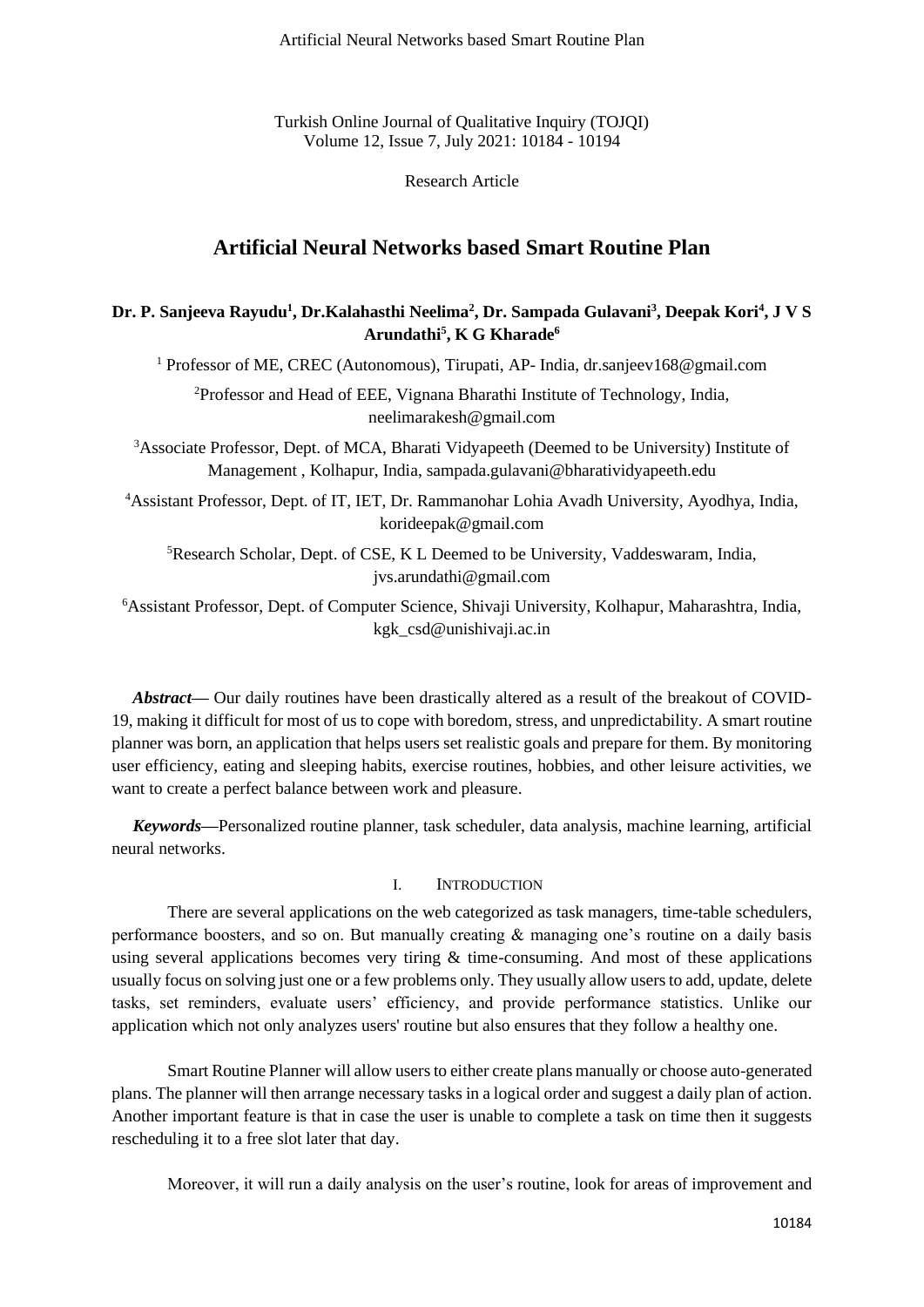make appropriate suggestions in case the user is inactive, eats in unhealthy intervals, lacks sleep, exercise, leisure, or hobbies. This is achieved through data analysis and artificial neural networks.

In this paper, we mainly focus on the following objectives:

- (1) Provide users with an 'automatically generated personalized schedule' based on their lifestyle pattern, plan ratings, and history of completion of previous plans.
- (2) Reschedule overdue tasks to a later time that day, if possible.
- (3) Suggest an optimal sleep schedule in case the user's routine deprives him/her of sleep.
- (4) Recommend appropriate hobbies as per users' interests by comparing their age, marital status, occupation, and region (optionally) with other users of the same age group.
- (5) Encourage users to include physical activities and refreshment breaks in their daily routine.
- (6) Real-time performance statistics, to help users visualize their daily, weekly  $\&$  monthly progress.
- (7) Take feedback from users in order to improve the application's scheduling performance.

## II. LITERATURE SURVEY

[1] In this paper, the authors have developed an application to help users achieve their daily physical activity target by analyzing their previous activity data. Daily goals are set by specifying the number of steps the user desires to walk that day. The user's success probability of achieving the target is calculated on an hourly basis. This computation is done using pre-trained models using Neural Networks, Support Vector Machine, and Logistic Regression algorithms. But this application only focuses on the user's fitness.

[2] In this paper, the authors propose the need for a tool that can analyze and manage the distribution of time towards meetings held by corporations, to ensure regularity and maximize productivity. So, they came up with MineTime Insight, a visual analytics tool that reveals hidden patterns and meeting distributions. But this application is suitable only for working professions.

[3] In this paper, the authors discuss a scheduling system called Intelligent Daily Scheduler, a mobile application that schedules personalized weekly timetables for users. The application collects data about users' lifestyles and uses the Deep Neural Network (DNN) model to predict patterns in their daily schedule. They have developed a scheduling algorithm that minimizes task juggling and allocates continuous long intervals of time rather than small intervals. But it does not ensure whether users follow healthy routines or not.

[4] In this paper, the authors have developed a system that assists users in planning their daily or weekly schedules. The phi correlation coefficient is calculated for each task type by performing a correlation analysis between task type and user rating. Then ranks are assigned to each task type and the two highest positively ranked task types are recommended.

[5] Intelligent Timetabling Scheduler is a web-based application that generates exam timetables and chooses an arena considering the number of students attempting the exam, it also appoints a supervising lecturer. For semester timetabling, it ensures that no professor or student is assigned to more than one class at the same time. This application is only suitable for academic institutions.

[6] In this paper, the authors propose an algorithm to assist users in scheduling their daily routines according to certain constraints and dependencies. Temporal constraints ensure that no two activities start at the same time or intersect during their execution time. They have also used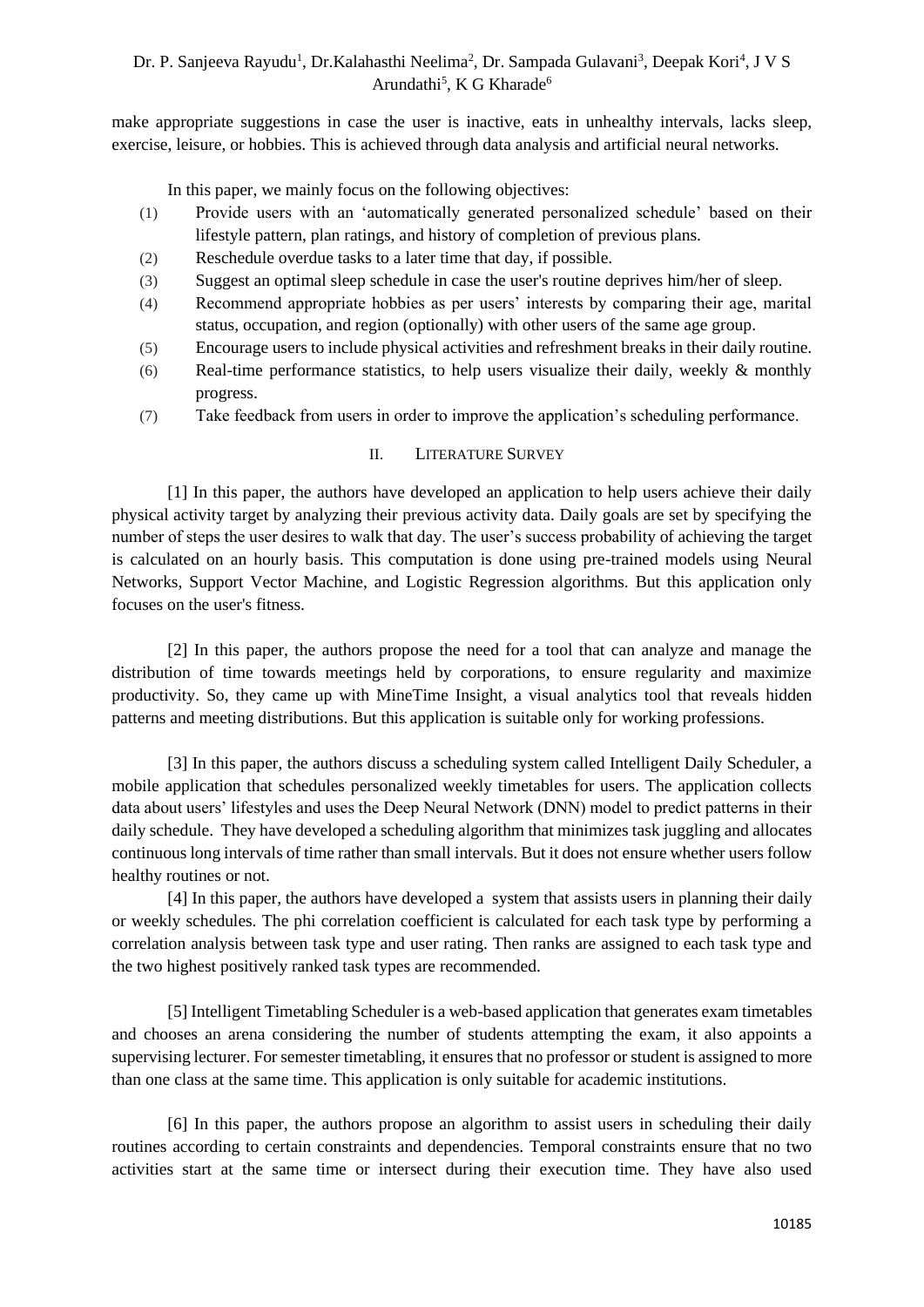## Artificial Neural Networks based Smart Routine Plan

backtracking and back-jumping to ensure that all constraints are satisfied.

[7] In this paper, the authors propose an algorithm that finds an optimal agenda to fix appointments and finish tasks. It clusters the existing list of tasks, bins them according to spatialtemporal proximity to the new task, finds an optimal solution for the subset of tasks within the cluster closest to the new task, and expands the search area until a valid schedule is reached.

[8] In this paper, the authors have developed an Intelligent Calendar System that handles temporal inconsistencies in scheduling events. They have used distance-based heuristics for solving temporal inconsistencies between events based on their attributes.

## III. SYSTEM OVERVIEW

We have created Smart Routine Planner as a mobile application so that users will be able to easily use it on their phones. We have used artificial neural networks to perform automatic plan generation and suggest hobbies.

To automatically generate the user's routine we have implemented a two-phase training approach. Firstly, we train a base model to predict the types of tasks to be done for the given day. Then we train a secondary model to predict the actual tasks, given the type of tasks to be performed.

For hobby suggestions, we train a single model to suggest hobbies based on users' age, marital status, occupation, and optionally region. The top three hobbies with the highest probability are recommended to the user.

As discussed in [9], pattern classification becomes more complex as data dimensionality increases. But with deep learning algorithms like Deep Artificial Neural Networks, it becomes easier to make predictions and obtain satisfyingly accurate results by training models on large datasets.

## IV. METHODOLOGY

#### *A) Routine Planner*

Firstly let's discuss the primary objective of our application, which is to help users create feasible plans, analyze and monitor their progress. This section contains the following subsections: 1) Data collection, 2) Create Plans, 3) Monitor progress, and 4) Reschedule pending tasks.

## *1) Data Collection*

It is mandatory for new users to manually create plans for the first six days. This data will serve as an initial dataset for automatic plan prediction in the future.

## *2) Create Plans*

## *i) Manually Create Plan*

Manually creating plans contains the following four steps: a) Obtain plan data b) Determine idle time c) Analyze plan & derive insights d) Provide suggestions

### *a) Obtain Plan Data*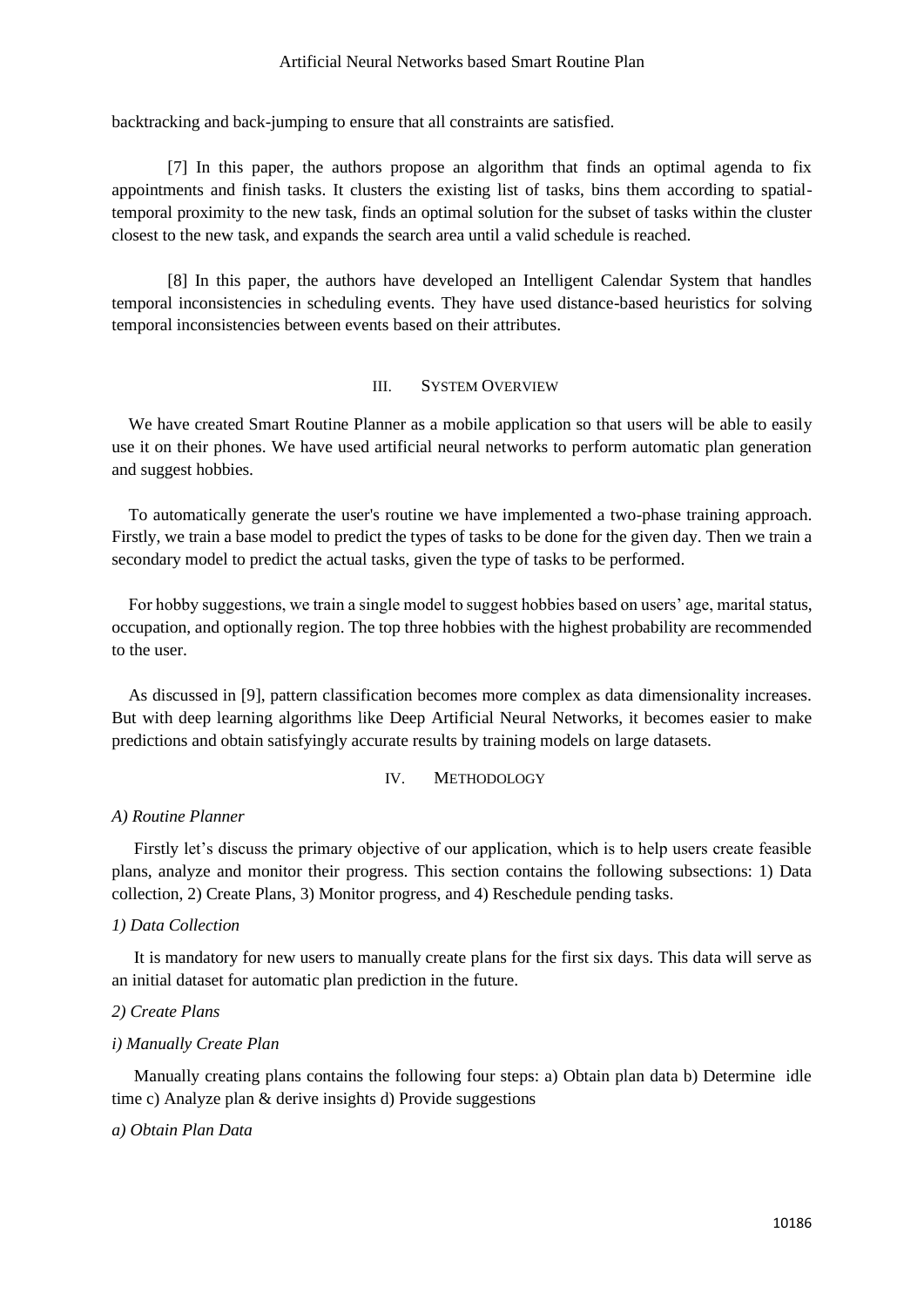Users should mention the start-time and end-time of each task and also select a category that represents the task type. The categories are as follows: sleep, fitness, refreshment, work, chores, hobby, leisure, social, others, and idle. Not more than one task can be assigned at a given time.

Task priority can be set to either low or high and the default priority for all tasks is low. All tasks are marked incomplete by default and can be changed to completed if finished.

## *b) Determine Idle Time*

An entire day (i.e. 24 hours) is divided into 5-minute intervals thus creating 288 time slots numbered from 0 to 287. By default, all 288 time slots are marked unassigned. The plan data obtained in the previous phase is now used to assign tasks to their respective time slots.

Given the start-time and end-time in 24 hour (hh:mm) format, we can determine the start and end time slots using the formula given below:

*Slot No = (Hour \* 12) + (Minute / 5),*

After this process is completed, we know that the unassigned time slots are analogous to the user's idle time and are assigned the category 'idle'.

## *c) Analyze Plan & Derive Insights*

Now we have information about the duration of each task in terms of the number of time slots. Since each time slot corresponds to 5 minutes we can determine the duration in both hours and minutes using the given formula:

Task duration (minutes) = No. of time slots 
$$
*5
$$

This information is used to determine the time spent on recreational activities, refreshment breaks, fitness, and rest.

Then the user's idle-time intervals are also included to be a part of the existing plan. For this, we use the following formulas to determine the start-time and end-time of each idle-time interval in 24 hour (hh:mm) format.

*Let 's' represent time slot number, hour*  $=$  *integer value of (s / 12) minute*  $= (s - (hour * 12)) * 5$ 

## *d) Provide Suggestions*

Let's assume the user's total sleep time is 'x' then if 'x' is less than 7 hours she/he is suggested to sleep for another  $(7 - x)$  hours in their free time. Similarly, if the user does not include fitness in their routine, then the application advises them to set aside at least 30 minutes for the same. In both cases, idle time intervals with a duration of 30 minutes or more are also included with the suggestion.

Shown below are the optimum time intervals in which the user is expected to take refreshment breaks. If they fail to do so, then they are suggested to include a refreshment break for that particular time of the day.

| Time of the Day | Time in hh:mm     | Time Slots |
|-----------------|-------------------|------------|
| <b>Morning</b>  | $(00:00 - 12:00)$ | 0 - 144    |
| Mid-day         | $(11:00 - 18:00)$ | 132 - 216  |
| Evening         | $(17:00 - 24:00)$ | 204 - 287  |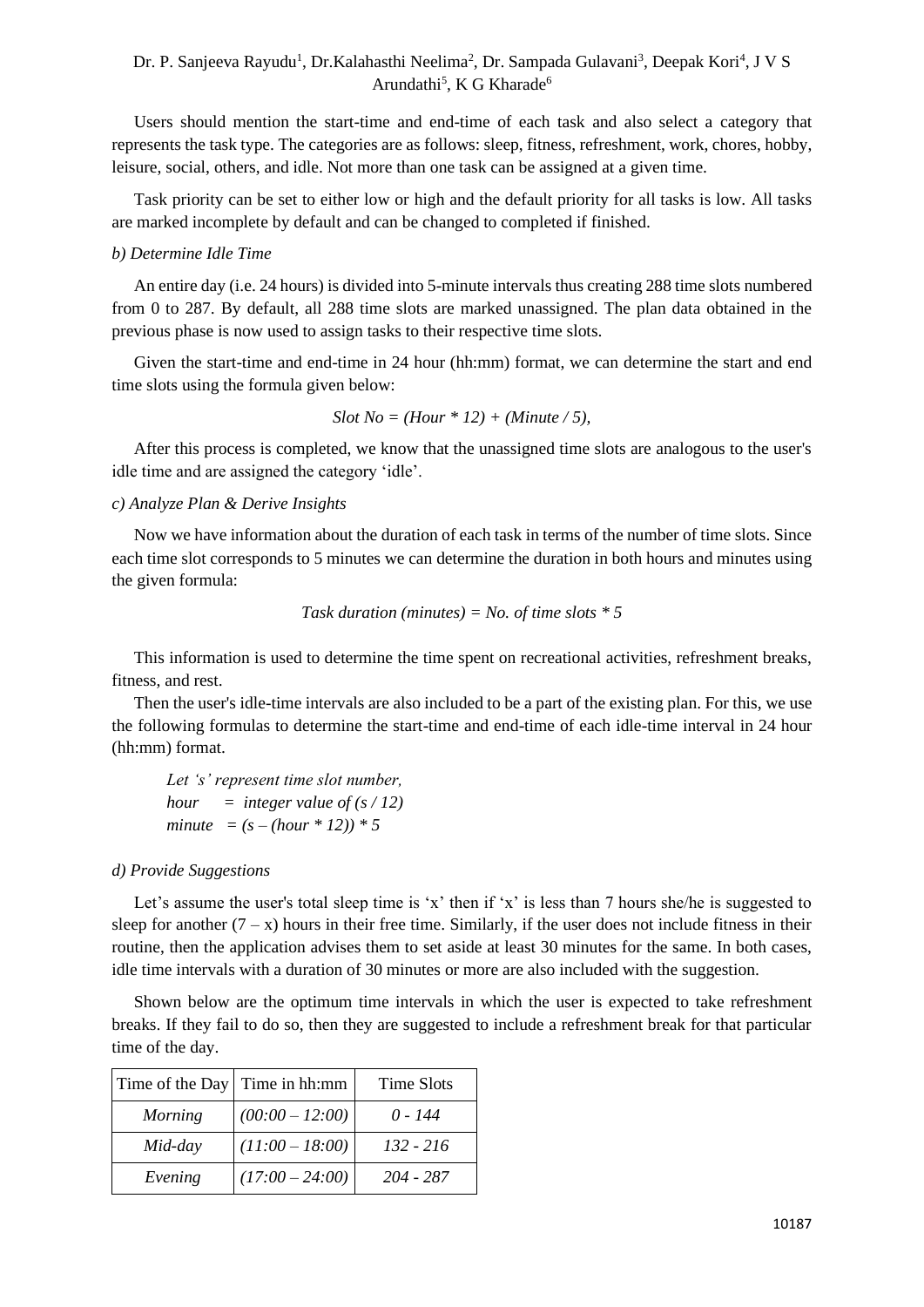## Table 1. Time intervals for morning, mid-day, and evening

#### *ii) Automatically-Generated Plan*

There are four phases in automatic plan generation [10], [11], they are as follows: a) Preparing the dataset b) Training the base model to predict task categories c) Training the secondary model to predict actual tasks d) Validating predicted plan

## *a) Preparing the Dataset*

Those plans with completion scores  $> = 50$  % and ratings  $> = 3$  are selected to be included in the dataset.

Selected plans are then converted into a time slot format. Since each day is divided into 5-minute intervals of 288 time slots thus the minimum size of the dataset is 1728 corresponding to six days' plans.

The dataset includes the following fields: day, time slot, category, and task. If the user has fewer than 14 days plans, then the value of day will be replaced with the current day, for the entire dataset.

## *b) Training the Base Model to Predict Task Categories*

In order to train the model to predict the task category given the day, we have to consider only the day, time slot, and category from our dataset. Day and time slot serve as the input features to our model and the category or type of task is the target feature.

We have used Artificial Neural Networks to build the model. The input layer contains 20 nodes and the activation function used is mish, a self regularized non-monotonic neural activation function that out-performs both swish and ReLU in terms of accuracy.

There are three hidden layers containing 20, 15, and 15 nodes respectively. Mish activation function is used for the first and second hidden layer and the last hidden layer uses softplus, a smooth approximation to the ReLU activation function, that constrains the output of a machine to always be  $(+ve).$ 

Lastly, the output layer contains 10 nodes corresponding to the number of task categories. The activation function used is softmax, which determines the probabilities of each category. That with the highest probability is the target category.

Target

Categor



Figure 1. Base model for task category prediction

Loss is calculated using categorical-crossentropy and the optimizer used is adam with 0.01 as the learning rate. Accuracy by default is moderate (i.e. 78%), but can also be set to high (i.e. 85.55%). The model trains until the required accuracy is reached. The maximum no. of epochs is 200 with a batch size of 10. If

the required accuracy is not met but the accuracy attained  $>=($  required accuracy  $-15\%$ ) then the model is considered as final. Else the required accuracy is reduced by 5% and the model is rebuilt, this will be the final model irrespective of the accuracy attained.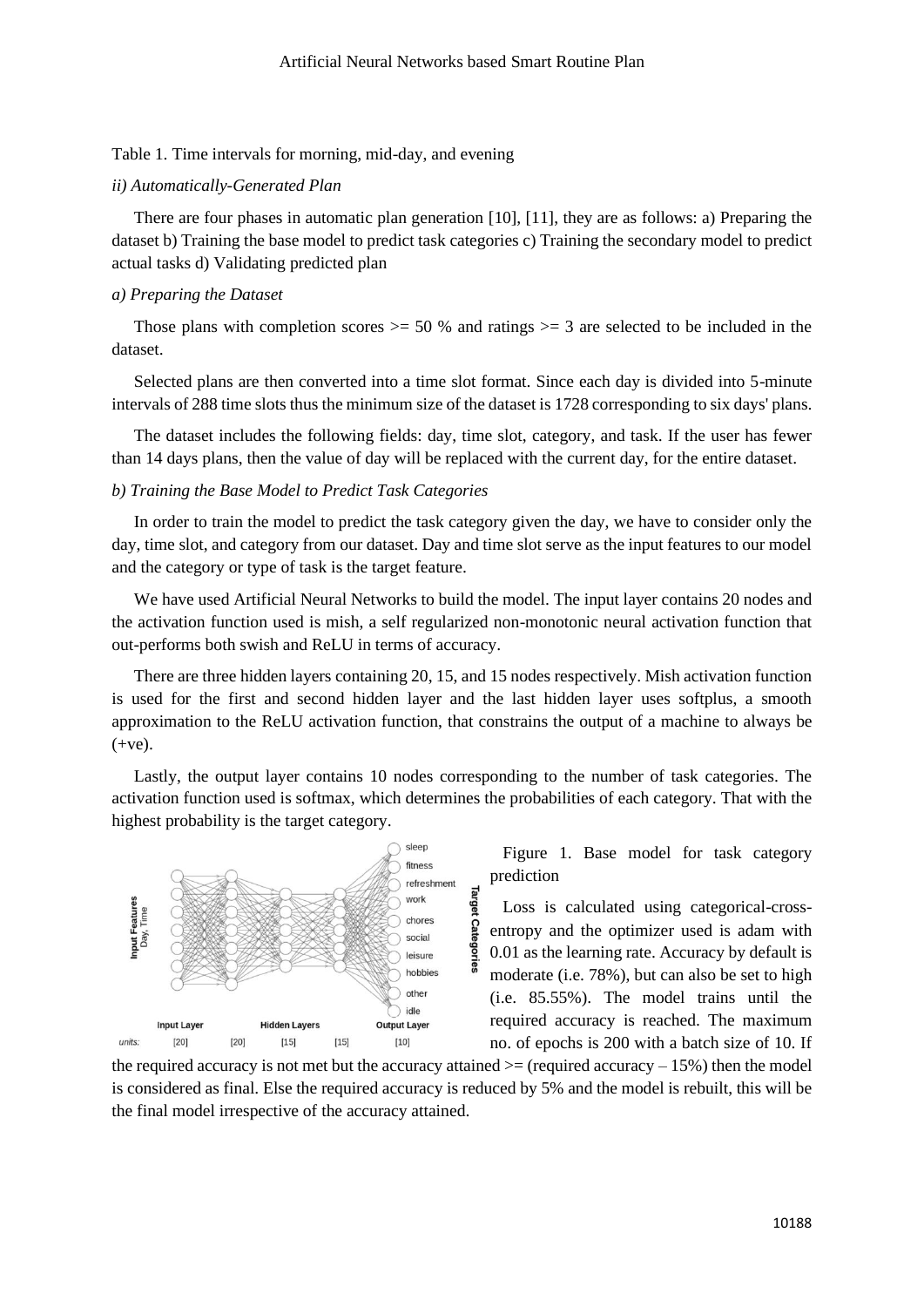The model is then used to predict the category of the task to be performed for every time slot of the current day. This data is then used by the secondary model to predict the actual task to be performed for every time slot of the current day given the category or type of task.

## *c) Training the Secondary Model to Predict Actual Tasks*

This model is similar to the base model in terms of the number of layers and their activation functions, but the number of nodes in each of the layers is variable. The input layer uses mish activation function and consists of 2n nodes, the first two hidden layers use mish activation function and the last hidden layer uses softplus activation function. They contain 2n, 1.5n, 1.5n nodes respectively. The output layer uses softmax activation function and contains n nodes where n is the number of distinct tasks.

In order to train the model to predict the actual tasks given the day, time slot, and type of task (i.e. category) we have to consider day, time slot, category, and task from our dataset. Day, time slot, and category serve as the input features to our model and task is the target feature.

Loss is calculated using categorical-cross-entropy and the optimizer used is adam with 0.01 as the learning rate. The required accuracy is initially set to 93%. The model trains until the required accuracy is reached. The maximum no. of epochs is 50 with a batch size of 5. If the required accuracy is not met but the accuracy attained  $\geq$  (required accuracy – 25%) then the model is considered as final. Else the required accuracy is reduced by 3% and the model is rebuilt, this will be the final model irrespective of the accuracy attained.

The model is then used to predict the actual tasks for every time slot of the current day, given the category of tasks predicted by the base model.

## *d) Validating Predicted Plan*

The predicted plan is then analyzed to ensure whether it includes optimum sleep, regular refreshment breaks, and leisure time.

If sleep is less than 4 hours  $\sim$  48 time slots (i.e. 48  $*$  5 minutes) then the plan is searched from the beginning for 6 consequently idle time slots (i.e. 6 \* 5 minutes of idle time) and if found these idle time slots are allotted to sleep. This process continues until either the condition is satisfied or there are no more idle time slots.

Similarly, if the plan has not allotted refreshment breaks in the morning, mid-day or evening, then the first occurring idle time slot in that particular range is allotted to refreshment. The second time slot is also allotted only if it is idle. Refer Table 1. Time intervals for morning, mid-day, and evening.

Lastly, if the plan has not included any leisure, hobby, or social activity, then the plan is searched for 4 consequently occurring idle time slots (i.e. 4 \* 5 minutes), if found this idle time is dedicated to leisure.

The validated plan is then presented to the user after converting the duration in time slots to actual start and end time in 24 hour format (hh:mm).

#### *3) Monitor Progress*

Progress scores are calculated as and when tasks are marked as completed. Weights are assigned to tasks based on their priority. The weight of tasks with low priority is 1 and that of those with high priority is 2.

*Total weight = (no. of tasks with high priority)\*2 + (no. of tasks with low priority)*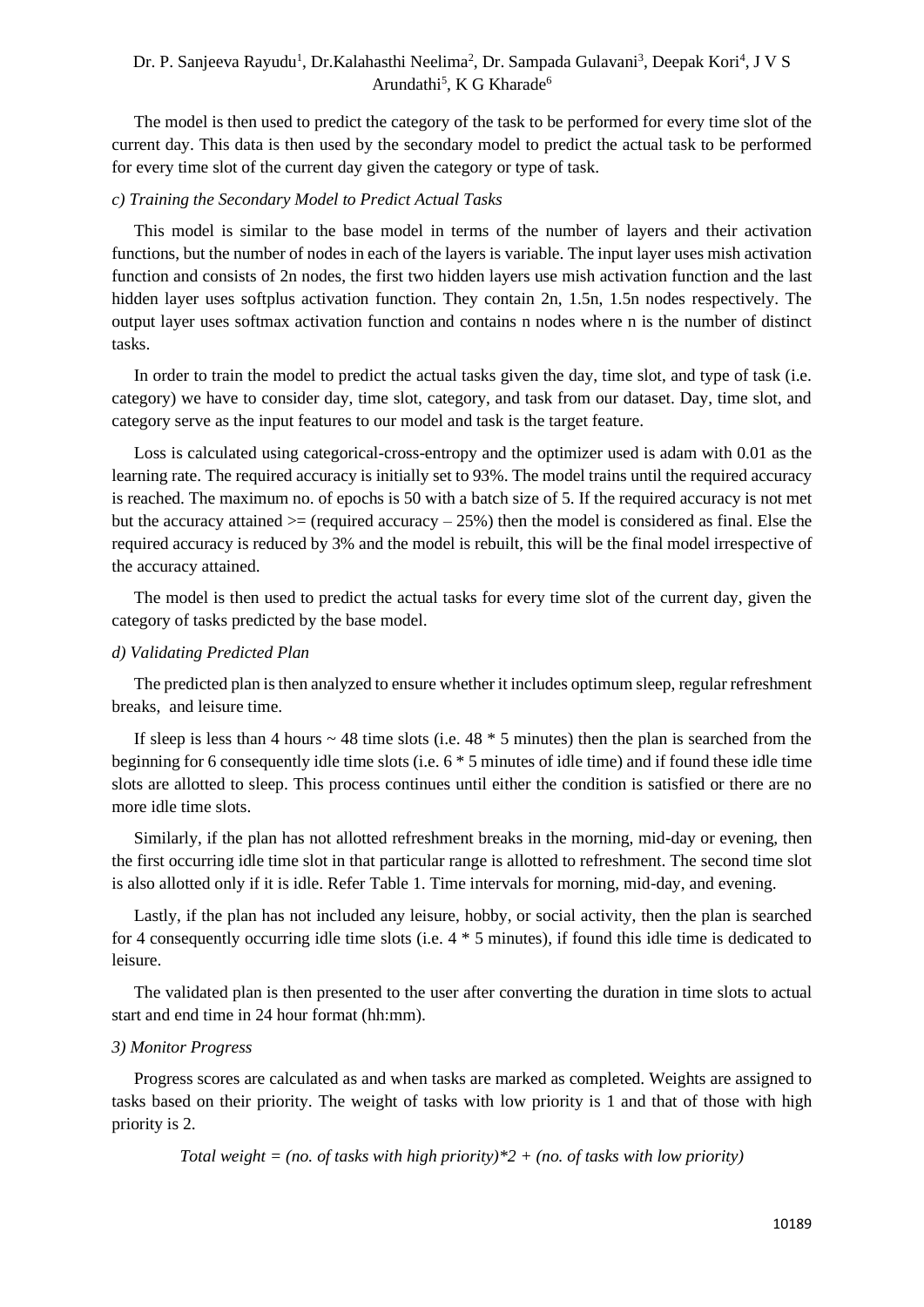The progress score is initially zero. Whenever a task is marked as completed, the progress score is incremented by the weight of that task. The completion percentage is then calculated using the given formula.

*Completion % = (Cumulative progress score / Total weight) \* 100*

#### *4) Reschedule Pending Tasks*

Rescheduling of tasks overdue can be performed only on the current day's plan. Rescheduling is done based on task priority, those with higher priority are rescheduled before those with lower priority.

An overdue task is rescheduled to a later time that day if an idle time interval of duration  $>=($  task duration – 15 minutes) is available. Rescheduling of tasks may or may not be possible as it depends on the number of overdue tasks, their duration and the amount of idle time currently available.

#### *B) Hobby Finder*

This feature suggests users new hobbies to pursue. This section includes the following subsections: 1) Data collection, 2) Preparing the dataset, and 3) Training the hobby predictor model.

## *1) Data Collection*

We collected information about age, marital status, occupation, region, and hobbies from around 200 people between the ages of 14 to 65. And on registration, we obtain users' age, marital status, and other details if specified. The default value for occupation is 'others'. Region and hobbies are null if not mentioned.

## *2) Preparing the Dataset*

Let's consider recommending hobbies for user X. So for the dataset, we will consider only those with ages ranging from  $(X \text{'s age} - 5)$  to  $(X \text{'s age} + 5)$  from the entire data collected via survey.

## *3) Training the Hobby Predictor Model*

The input features to the ANN model are age, marital status, occupation, and optionally region. And the target feature is hobby.

The model consists of an input layer that uses mish activation function and consists of 48 nodes. There are three hidden layers, the first two hidden layers use mish activation function and the last hidden layer uses softplus activation function. They contain 48, 36, 36 nodes respectively. The output layer uses softmax activation function and contains 24 nodes that correspond to 24 types of hobbies.

Loss is calculated using categorical-cross-entropy and the optimizer used is adam with 0.01 as the learning rate. The required accuracy is initially set to 58%. The model trains until either the required accuracy is reached or the loss < 1. It also stops if the same accuracy is consequently obtained 12 times. The maximum no. of epochs is 500 with a batch size of 10.

The trained model is then used to predict hobbies given the user's age, marital status, occupation, and optionally region. From the list of hobbies suggested we remove those hobbies that are already in the user's current hobby list. And suggest a maximum of three hobbies (i.e. those with the highest probabilities).

V. DESIGN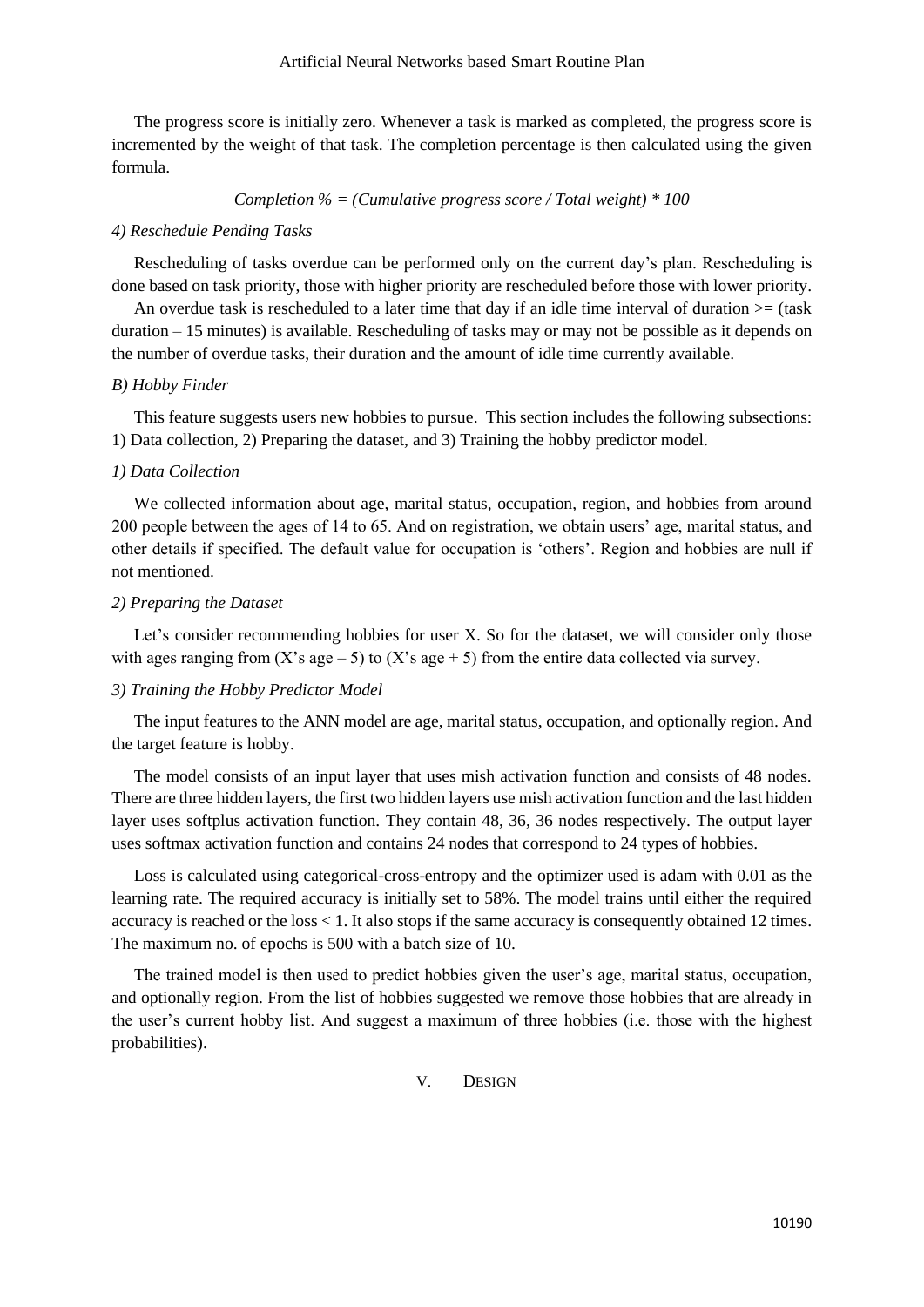On registration, users are asked to compulsorily mention their age and marital status and other details like hobbies, region, and occupation, which are optional. This information is used to recommend hobbies.



Figure 2.Registration(left) & hobbies recommended(right)

| 12:42 PM $\vert \mathbf{P} \vert$ |                            | → 28 30 1 41 40 95%  |
|-----------------------------------|----------------------------|----------------------|
| $\leftarrow$                      | <b>Auto-Generated Plan</b> | <b>SAVE</b>          |
| 12:00 AM                          | · Sleep                    | Priority: Low        |
| ↓<br>4:30 AM                      | Sleep                      | ◢<br>۰               |
|                                   |                            |                      |
| 5:00 AM<br>↓                      | - Fitness<br>Gym           | Priority: Low<br>∕ ≡ |
| 6:00 AM                           |                            |                      |
| 7:00 AM<br>↓                      | · Chores                   | Priority: Low<br>◢   |
| 8:00 AM                           | Cleaning                   |                      |
| 8:20 AM                           | · Hobby                    | Priority: Low        |
| ↓<br>9:00 AM                      | Gardening                  | п                    |
|                                   | - Work                     | Priority: Low        |
| 10:15 AM<br>↓                     | Office                     | п                    |
| 12:50 PM                          |                            | $+$                  |
| 12:50 PM                          | · Refreshment              | Priority-            |

Figure 3. Automatically generated plan(left) and automatically rescheduled plan(right)

Completion scores are used to visualize users' performance. Performance statistics can be viewed daily, weekly, and monthly.



routines. The results are as follows:

i) Base model for task category prediction:

| Quality | Accuracy | Loss | No. of |
|---------|----------|------|--------|
|         |          |      | Epochs |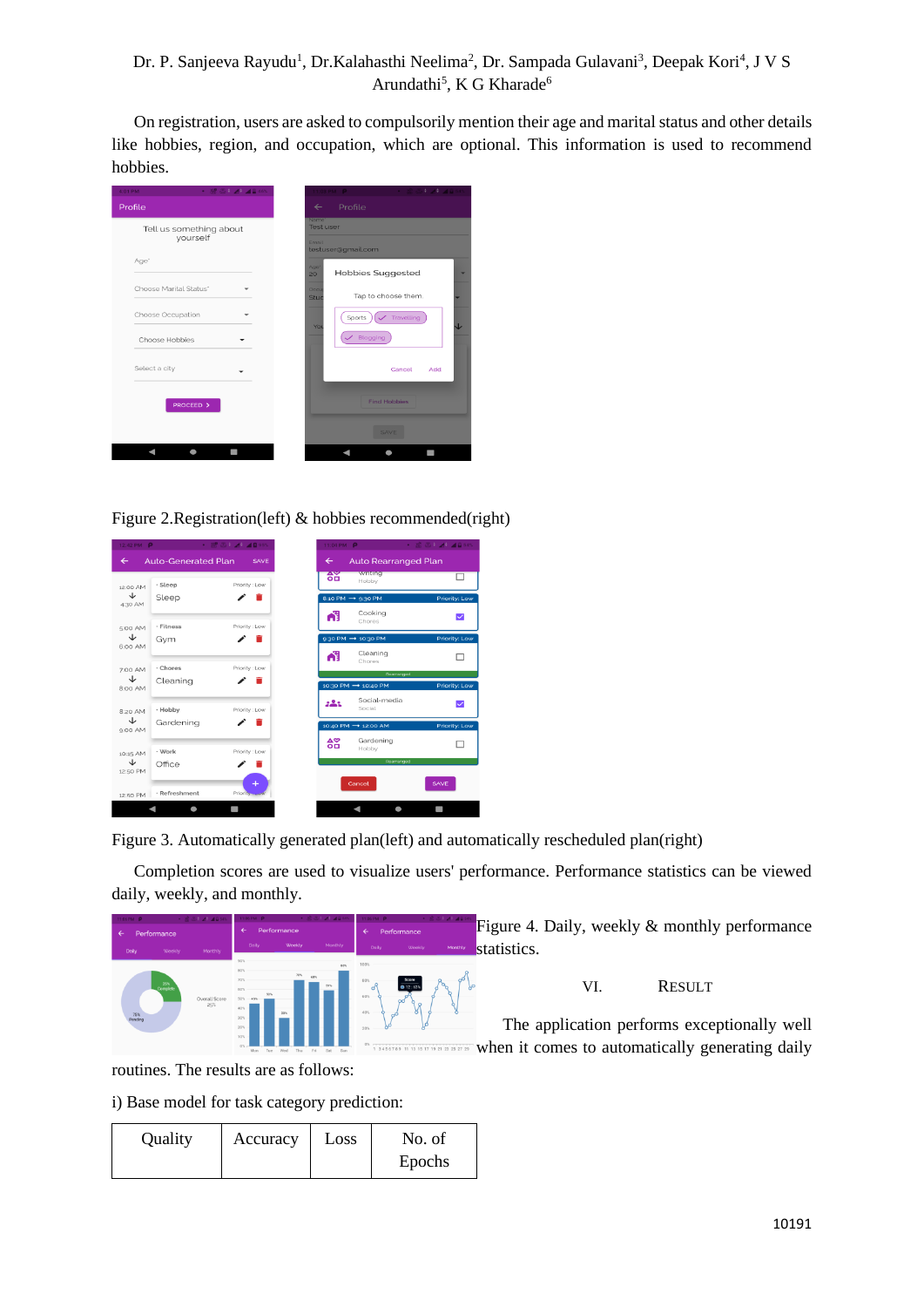| Moderate | 78.0% | 0.57 | 69  |
|----------|-------|------|-----|
| High     | 79.0% | 0.51 | 126 |

ii) Secondary model for actual task prediction:

| Quality  | Accuracy | Loss | No. of<br>Epochs |
|----------|----------|------|------------------|
| Moderate | 93.0%    | 0.59 | 34               |
| High     | 95.18%   | 0.21 |                  |

The recommend hobbies model works fairly well considering the fact that hobbies vary greatly from person to person and only partially depends on factors like age, marital status, occupation, region, and so on.

iii) Recommend hobbies model:

| Include<br>Region | Accuracy | Loss | No. of<br>Epochs |
|-------------------|----------|------|------------------|
| Yes               | 54.1%    | 1.13 | 499              |
| No                | 60.0%    | 1.05 | 402              |

## VII. CONCLUSION

Proper planning helps in reducing stress to a great extent. A feasible plan with attainable goals helps ease one's mind by giving them confidence and direction.

Thus, the Smart Routine Planner is like a supportive friend who helps one to achieve their goals by making the best use of their time, keeping work and leisure in perfect balance, and also ensures that they follow a healthy routine. Thereby, implementing a structure to their day that not only gives them a sense of control but also improves their focus, organization, and productivity.

## **REFERENCES**

- [1] Z. Li, S. Das, J. Codella, T. Hao, K. Lin, C. Madurtime slotChen, "An Adaptive, Data-Driven Personalized Advisor for Increasing Physical Activity," in IEEE Journal of Biomedical and Health Informatics, vol. 23, no. 3, pp. 999-1010, May 2019, doi: 10.1109/JBHI.2018.2879805.
- [2] M. Ancona, M. Beyeler, M. Gross and T. Guenther, "MineTime Insight: Visualizing Meeting Habits to Promote Informed Scheduling Decisions," in IEEE Transactions on Visualization and Computer Graphics, doi: 10.1109/TVCG.2019.2941208.
- [3] J. Geetha, B. S. Akanksh and A. S. Koushik, "Intelligent Daily Scheduler," 2018 International Conference on Advances in Computing, Communications and Informatics (ICACCI), Bangalore, 2018, pp. 2308-2312, doi: 10.1109/ICACCI.2018.8554485.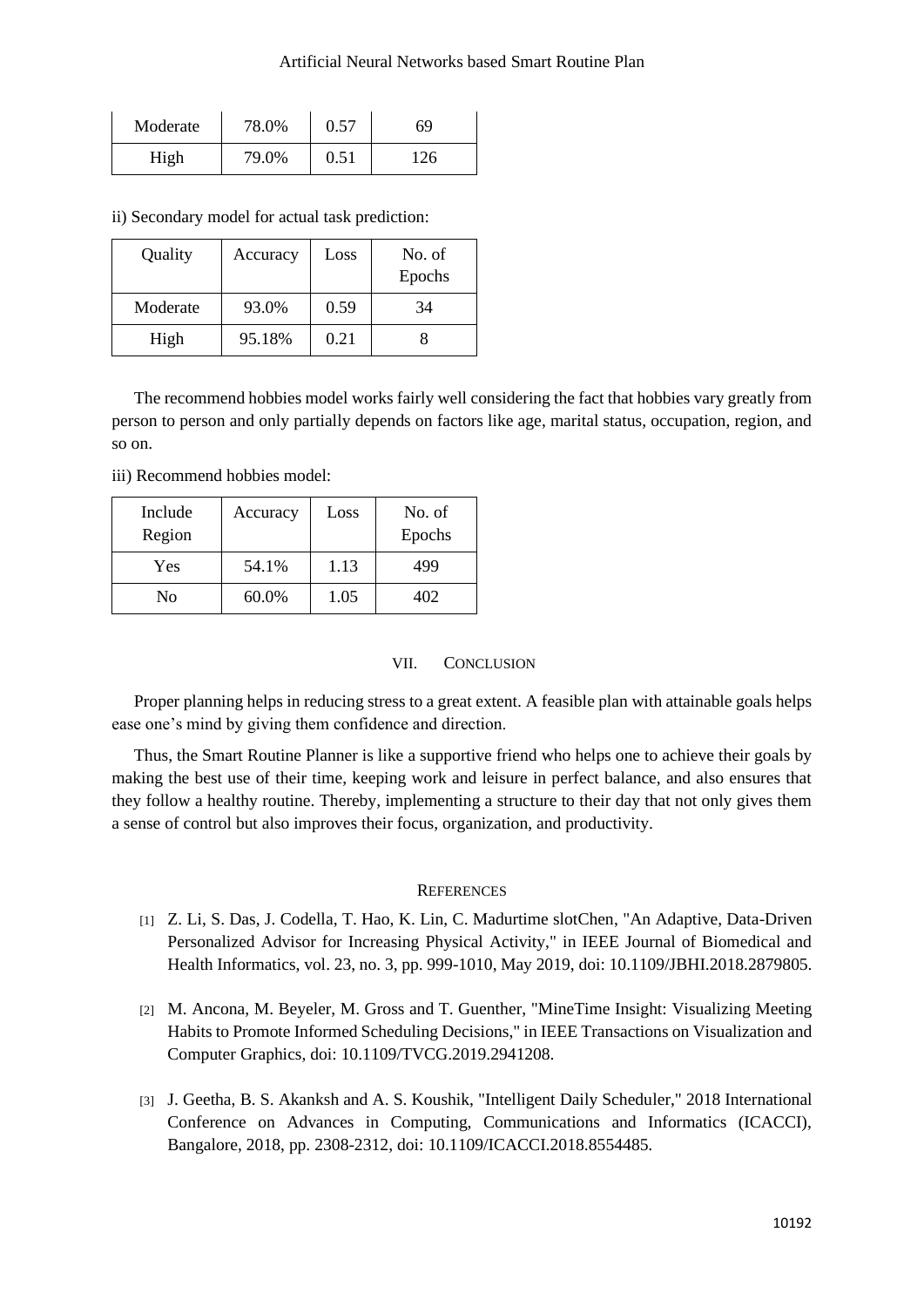- [4] M. A. Kuhail and N. S. S. Gurram, "TaskDo: A Daily Task Recommender System," 2019 International Conference on Computational Intelligence in Data Science (ICCIDS), Chennai, India, 2019, pp. 1-5, doi: 10.1109/ICCIDS.2019.8862073.
- [5] T. W. Ekanayake, P. Subasinghe, S. Ragel, A. Gamage and S. Attanayaka, "Intelligent Timetable Scheduler: A Comparison of Genetic, Graph Coloring, Heuristic and Iterated Local Search Algorithms," 2019 International Conference on Advancements in Computing (ICAC), Malabe, Sri Lanka, 2019, pp. 85-90, doi: 10.1109/ICAC49085.2019.9103403.
- [6] F. S. Alhaijawy and A. M. Florea, "Scheduling People's Daily Activities Using Temporal Constraints Satisfaction Problem," 2018 5th International Conference on Control, Decision and Information Technologies (CoDIT), Thessaloniki, 2018, pp. 876-881, doi: 10.1109/CoDIT.2018.8394957.
- [7] Stephanie Rosenthal and Laura M. Hiatt. 2020. Human-Centered Decision Support for Agenda Scheduling. In Proceedings of the 19th International Conference on Autonomous Agents and MultiAgent Systems (AAMAS '20). International Foundation for Autonomous Agents and Multiagent Systems, Richland, SC, 1161–1168.
- [8] T. JiaHua and D. Zhang, "SmartCalendar: Improving Scheduling Through Overcoming Temporal Inconsistencies," 2018 IEEE 17th International Conference on Cognitive Informatics & Cognitive Computing (ICCI\*CC), Berkeley, CA, 2018, pp. 30-37, doi: 10.1109/ICCI-CC.2018.8482075.
- [9] I. Arel, D. C. Rose and T. P. Karnowski, "Deep Machine Learning A New Frontier in Artificial Intelligence Research [Research Frontier]," in IEEE Computational Intelligence Magazine, vol. 5, no. 4, pp. 13-18, Nov. 2010, doi: 10.1109/MCI.2010.938364.
- [10] I. Arel, D. C. Rose and T. P. Karnowski, "Deep Machine Learning A New Frontier in Artificial Intelligence Research [Research Frontier]," in IEEE Computational Intelligence Magazine, vol. 5, no. 4, pp. 13-18, Nov. 2010, doi: 10.1109/MCI.2010.938364.
- [11] Sonika M., T Babu S.B.G., Nandan D. "Systematic Observation on Non-orthogonal Multiple Access for 5th Generation Communication Technology," ICCCE 2020. Lecture Notes in Electrical Engineering, vol 698. Springer, Singapore. https://doi.org/10.1007/978-981-15- 7961-5\_89.